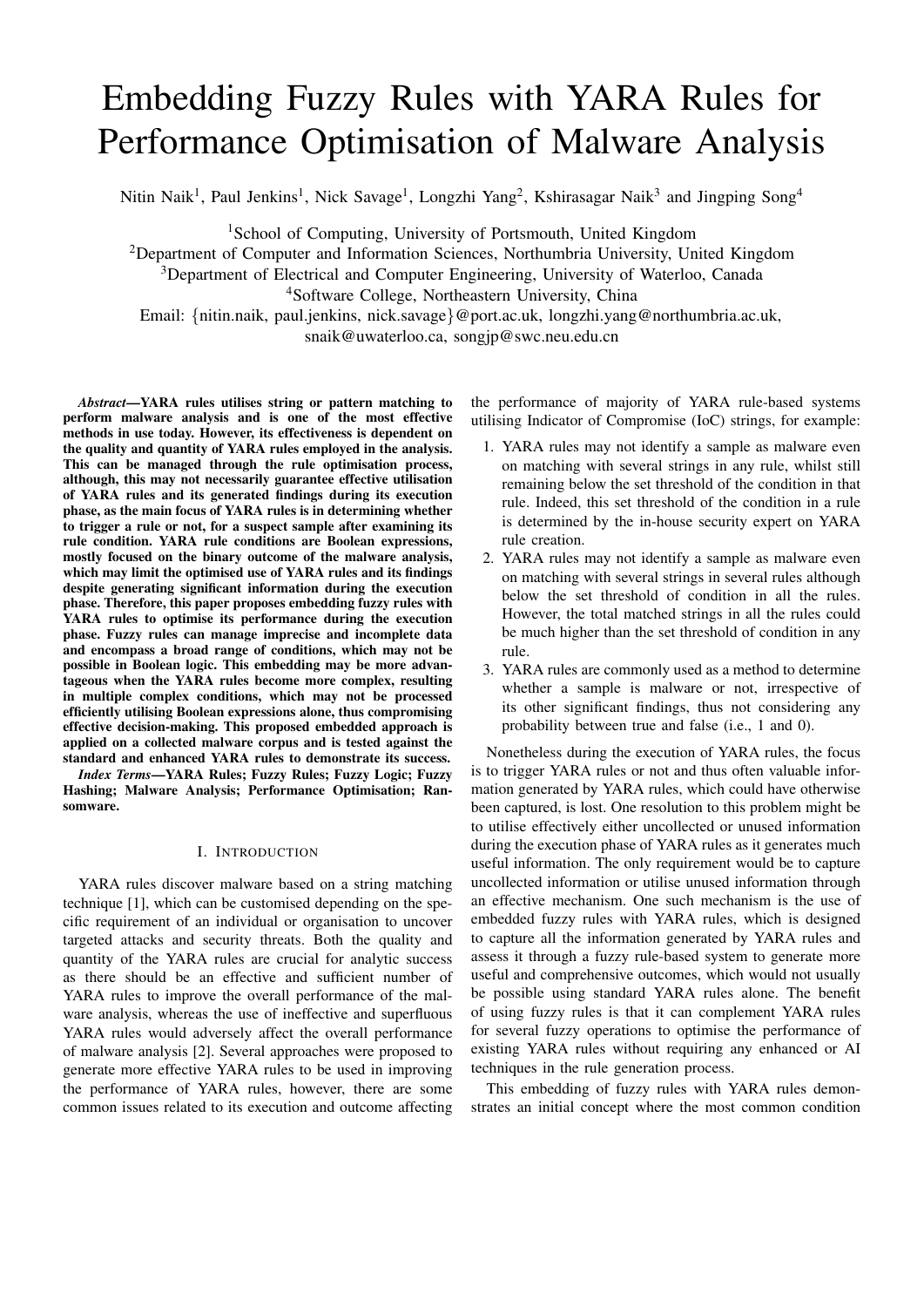of *String Matching* and the additional condition of *Fuzzy Hash Matching* are used to develop and embed both rule types. However, it can be customised for a more complex analysis, by configuration of different parameters, multiple conditions and op-codes depending on the specific requirement of the malware analysis. The embedded approach is applied to the collected ransomware corpus, which includes four categories of ransomware WannaCry, Locky, Cerber and CryptoWall. Subsequently, its similarity detection result was compared against the similarity detection results of standard and enhanced YARA rules to demonstrate its success.

The paper is organised into the subsequent sections: Section II describes YARA Rules, Fuzzy Rules and Fuzzy Hashing. Section III discusses the proposed approach of embedding fuzzy rules with YARA rules and the development of fuzzy rules. Section IV presents the experimental analysis of standard YARA rules, enhanced YARA rules and embedded YARA rules and the comparative study of their similarity detection results. Finally, Section V presents the summary of the work and highlights the need of some future work.

#### II. BACKGROUND

# *A. YARA Rules*

YARA rules are developed to detect malware by primarily matching its signatures/strings with existing malware signatures/strings [1]. They contain predetermined signatures/strings related to known malware, used to attempt to detect a match when run against targeted files, folders, or processes [3]. These matching strings can be classified into three types: text strings; hexadecimal strings and regular expression strings (see Figs. 1 and 2). Text strings are generally a readable text complemented with some modifiers (e.g. nocase, ascii, wide, and fullword) to manage them more effectively [4]. Hexadecimal strings are a sequence of raw bytes complemented with three flexible formats wild-cards, jumps, and alternatives [4]. Regular expression strings are somewhat similar to text strings being a readable text complemented with some modifiers; which are available since version 2.0 and making YARA rules a more powerful tool [4].

Text strings and regular expression strings can be used to express a sequence of raw bytes through the use of escape sequences. The final part of YARA rules is a rule condition that specifies the number of signatures/strings that must be matched with the target to declare it as malware [5]. YARA conditions determine whether to trigger the rule or not, however, these conditions are Boolean expressions similar to those used in all other programming languages [4]. Consequently, this aspect of YARA rules can be strengthened by embedding fuzzy rules, thus improving the functionality and performance of YARA rules. This embedding may be very helpful for effective decision making, when YARA rules are more complex in nature, resulting in multiple complex conditions, which may not be dealt with efficiently on their own.



#### Fig. 1. Structure of YARA Rules Fig. 2. Example of YARA Rules

#### *B. Fuzzy Rules*

Fuzzy logic is a superset of propositional or Boolean logic which is extended to represent the degree of truth/membership in the range of 0 (false/non-membership) and 1 (true/fullmembership), and is shown by comparing the fuzzy set and crisp set in Fig. 3. Fuzzy rules are the core component of any fuzzy system that articulates the knowledge of that system in fuzzy logic [6]. A fuzzy rule is written as an If-Then rule in the form of: If antecedent $(s)$  Then consequent $(s)$ , where antecedent and consequent are fuzzy propositions that contain linguistic variables. For example a descriptive fuzzy rule can be written as:

If x is A and y is B Then 
$$
z = C
$$
  
(Mamdani Fuzzy Rule [7]) (1)

If x is A and y is B Then 
$$
z = f(x, y)
$$
  
(*Takagi* - *Sugeno Fuzzy Rule* [8]) (2)



Fig. 3. Fuzzy Set and Crisp Set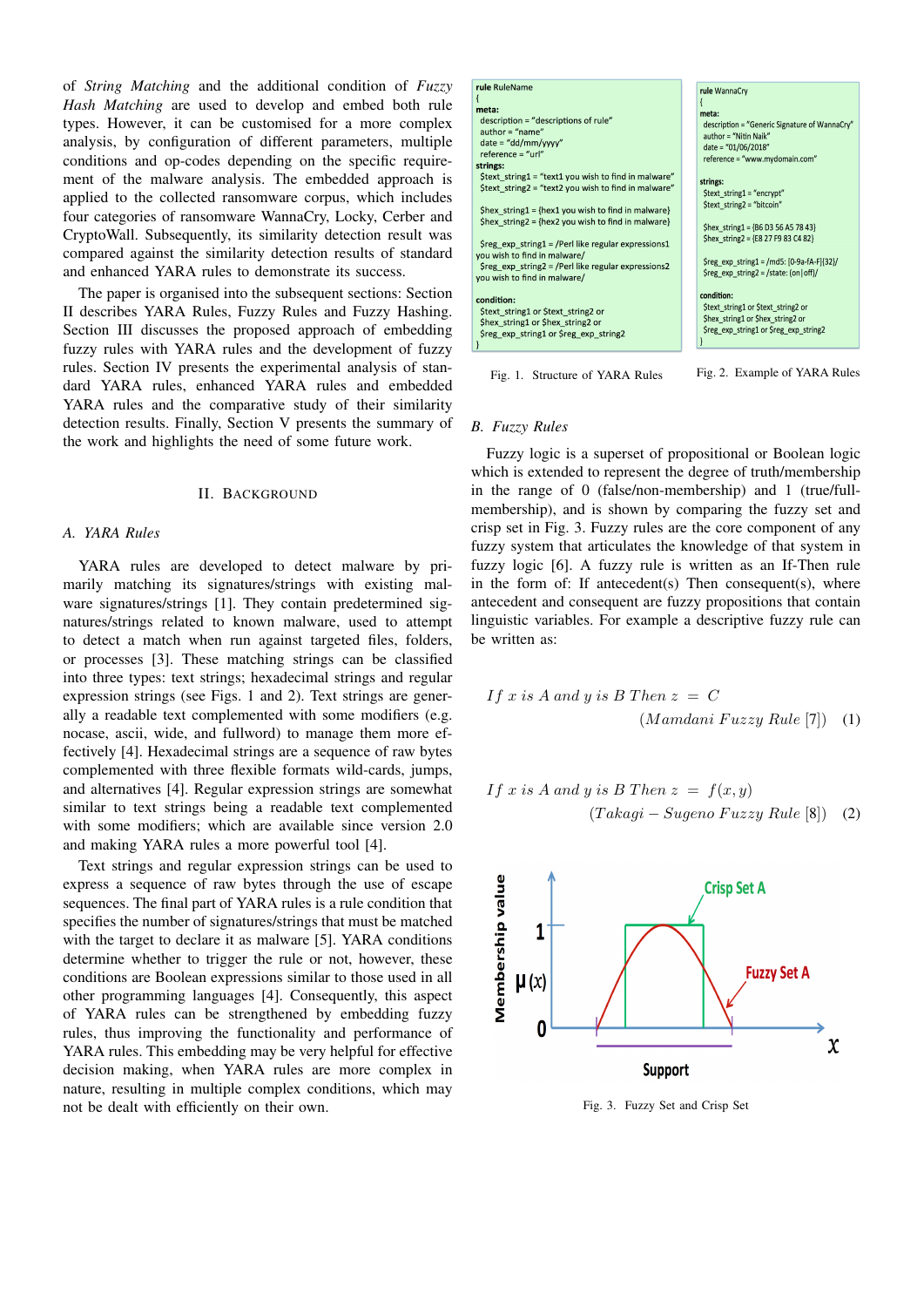These rules contain two inputs x and y (antecedents) and an output z (consequent), two fuzzy sets A and B in the antecedent and a fuzzy set C in the consequent. Fuzzy rules mimic human thinking and are based on human experience. These rules are derived by experts in the specific area or from the collected dataset [6]. Fuzzy rule-based systems can manage imprecise and incomplete data and include a broad range of conditions, which may not be possible in Boolean logic [9]. Consequently, fuzzy rules are the most effectual mechanism to resolve conflict in multiple criteria conditions and assessing the most proficient option accordingly [10]. Additionally, these rules are readily customisable similar way to that of YARA rules.

# *C. Fuzzy Hashing*

Cryptographic hash and fuzzy hash techniques are utilised in security analysis in an attempt to detect malware when investigating both the integrity and similarity of files of interest. Of these two techniques it is the similarity which is of greater importance as malware developers base their code on previous examples leading to the development of new strains [11]. In fuzzy hashing analysis, the file of interest is divided into multiple blocks and a hash value is calculated for each block, with the final step being the concatenation of all hash values of the blocks to generate the fuzzy hash value as shown in Fig. 4. A number of factors affect the length of the fuzzy hash value, including the block size, the size of the file and the output size of the selected hash function [12]. Fuzzy hashing methods can be classified into several categories: Context-Triggered Piecewise Hashing (CTPH), Statistically-Improbable Features (SIF), Block-Based Hashing (BBH) and Block-Based Rebuilding (BBR) [13], [14], [15]. Forensic analysis of malware requires a thorough understanding of the degree of similarity between known malware samples and inert files in coming to a conclusion. This is especially important when considering the triaging and clustering of suspected malware in order to identify new variants. As a result the use of the similarity preserving property of fuzzy hashing is useful in forensic investigation when comparing unknown files with known malware families for their triage and clustering, where samples have the same functionality, yet different cryptographic hash values [2].



Fig. 4. Generation of Fuzzy Hash Value in Fuzzy Hashing Method

# III. PROPOSED METHODOLOGY FOR EMBEDDING FUZZY RULE WITH YARA RULES

# *A. Embedding Approach*

YARA rule conditions are used to determine whether to trigger a YARA rule or not, however, YARA rule conditions are Boolean expressions mostly focused on the binary outcome of the malware analysis. This proposed approach focuses on this aspect to optimise the performance of YARA rules during the execution phase, by extending the rule triggering condition of *String Matching* and the addition of a *Fuzzy Hash Matching* condition, to demonstrate an initial concept of embedding (see Fig. 5). However, it can be customised in a more complex way for a number of parameters, multiple conditions and opcodes depending on the specific requirement of the malware analysis. Almost all standard YARA rules rely on the most common *String Matching* to trigger the rule, if the string matching count is greater than the decided threshold in the rule, then the rule will be triggered and the sample is flagged as malware. However, if the string matching count is less than the set threshold condition, then the rule is not triggered and the sample is not flagged as malware. Despite the rule not being triggered, it generated valuable information but it was simply not collected or used.

This proposed method is designed to collect and use such uncollected and unused information of YARA rules by supplementing fuzzy rules, especially in the event of no rule being triggered. This embedding of fuzzy rules can complement YARA rules generating an improved indication where the YARA rules simply do not produce an alert due to the limitations of Boolean combinatorics. As discussed earlier, fuzzy rules are more effective when working with complex multiple conditions, therefore, another additional condition of *Fuzzy Hash Matching* is combined with the default *String Matching* condition of YARA rules to demonstrate the use of multiple conditions, and optimising the overall performance within this scenario. Fuzzy hash is a compact and effective mechanism to find structural similarity within malware samples, which produces a similarity result as a percentage [16], [17], [18]. Another advantage of the proposed method is that fuzzy rules can produce a degree of similarity which is not possible in standard YARA rules. The combination of these two conditions for YARA rules leads to several alternative outcomes, which can be efficiently managed with fuzzy rules to produce the best possible combined results. The logical approach for this implementation is shown using the pseudocode in the Algorithm 1. This approach is easily adaptable, as YARA rules are fully customisable according to the specific requirement, as is fuzzy rules.

# *B. Development of Fuzzy Rules*

The two most notable benefits of fuzzy rules for YARA rules and this proposed embedded approach are: they can utilise a value range for any parameter (based on the degree of membership) instead a binary value, and combine multiple parameters and their conditions to produce one approximated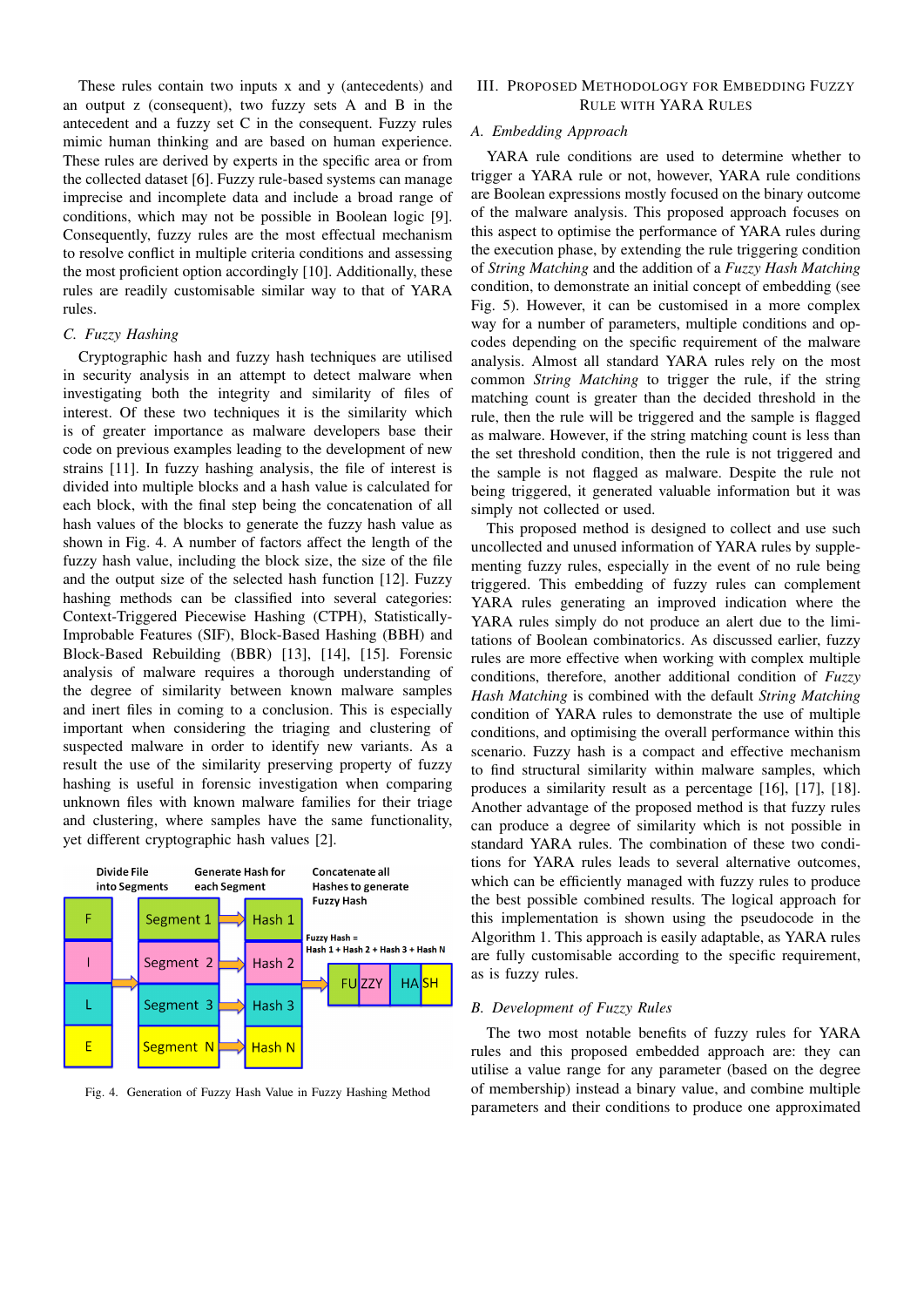

Fig. 5. Embedding of Fuzzy Rules with YARA Rules

Algorithm 1: Pseudocode to determine the use of Fuzzy Rules with YARA Rules S, Set of Samples for Investigation R, Set of YARA Rules

- \$, Set of Strings in a YARA Rule
- F, Set of Fuzzy Hashes of Known Malware
- F, Fuzzy Hash Value
- β, YARA String Count;  $β_T$ , Threshold
- $\delta$ , Fuzzy Hash Similarity;  $\delta_T$ , Threshold
- ∆, Degree of Similarity
- C, Counter for Matched Strings
- **for**  $(i = 1; i < |\mathbb{S}|; i + +)$  **do**
- for  $(j = 1; j < |\mathbb{R}|; j + +)$  do

for  $(k = 1; k < |\$|; k + +)$  do

if  $\$_k \in \mathbb{S}_i$  then

 $C_{i,j} + +$ if  $\Sigma_{k=1}^{|\$}C_{i,j} \geq \beta_T$  OR  $\Delta(F_{\mathbb{S}_i}, F_l) \geq \delta_T$   $[F_l \in \mathbb{F}]$ then  $=$ return  $YARA Rule$ if  $\Sigma_{j=1}^{|\mathbb{R}|} C_i \geq \beta_{min}$   $OR$   $\Delta(F_{\mathbb{S}_i}, F_l) \geq \delta_{min}$   $[F_l \in \mathbb{F}]$ then if  $\Sigma_{j=1}^{|\mathbb{R}|} C_i \geq \beta_T$  then return Y ARA Rule else

return Fuzzy Rule

output. The proposed embedded approach extends the rule triggering condition of *String Matching* and adds another additional condition of *Fuzzy Hash Matching*, therefore, corresponding to these two conditions, two fuzzy input variables called YARA String Count (YSC) and Fuzzy Hash Similarity (FHS) are derived respectively. The fuzzy output variable called Fuzzy Rule Indicator (FRI) is derived from the two fuzzy input variables based on the Mamdanis inference method [7]. The three fuzzy sets Low, Medium and High for the first fuzzy input variable YSC -  $\beta$  are created in the range of  $\beta_{min}$ = 1 to  $\beta_{max}$  = |\$| (total number of strings in a YARA rule) and divided as shown in Fig. 6. Similarly, the three fuzzy sets Low, Medium and High for the second fuzzy input variable FHS -  $\delta$  are created in the range of  $\delta_{min} = 10$  to  $\delta_{max} = 100$ (fuzzy similarity range in percentage) and divided as shown in Fig. 7. Finally, the fuzzy output variable is divided into three fuzzy sets Less Likely Malware, Likely Malware, and Most Likely Malware in the range of 1 to 100 as shown in Fig. 8, to display the appropriate result using fuzzy rules. The sample of fuzzy rules developed for the experimentation are illustrated below.

# Fuzzy Rules

- If YSC is Low AND FHS is Low THEN FRI is Less Likely Malware
- If YSC is Low AND FHS is Medium THEN FRI is Likely Malware
- If Y SC is Medium AND F HS is Low THEN FRI is Likely Malware
- If Y SC is Medium AND F HS is Medium THEN FRI is Likely Malware
- If YSC is Low AND FHS is High THEN FRI is Most Likely Malware
- If YSC is Medium AND FHS is High THEN FRI is Most Likely Malware
- If YSC is High AND FHS is High THEN FRI is Most Likely Malware
- If YSC is High AND FHS is Low THEN FRI is Most Likely Malware
- If Y SC is High AND F HS is Medium THEN FRI is Most Likely Malware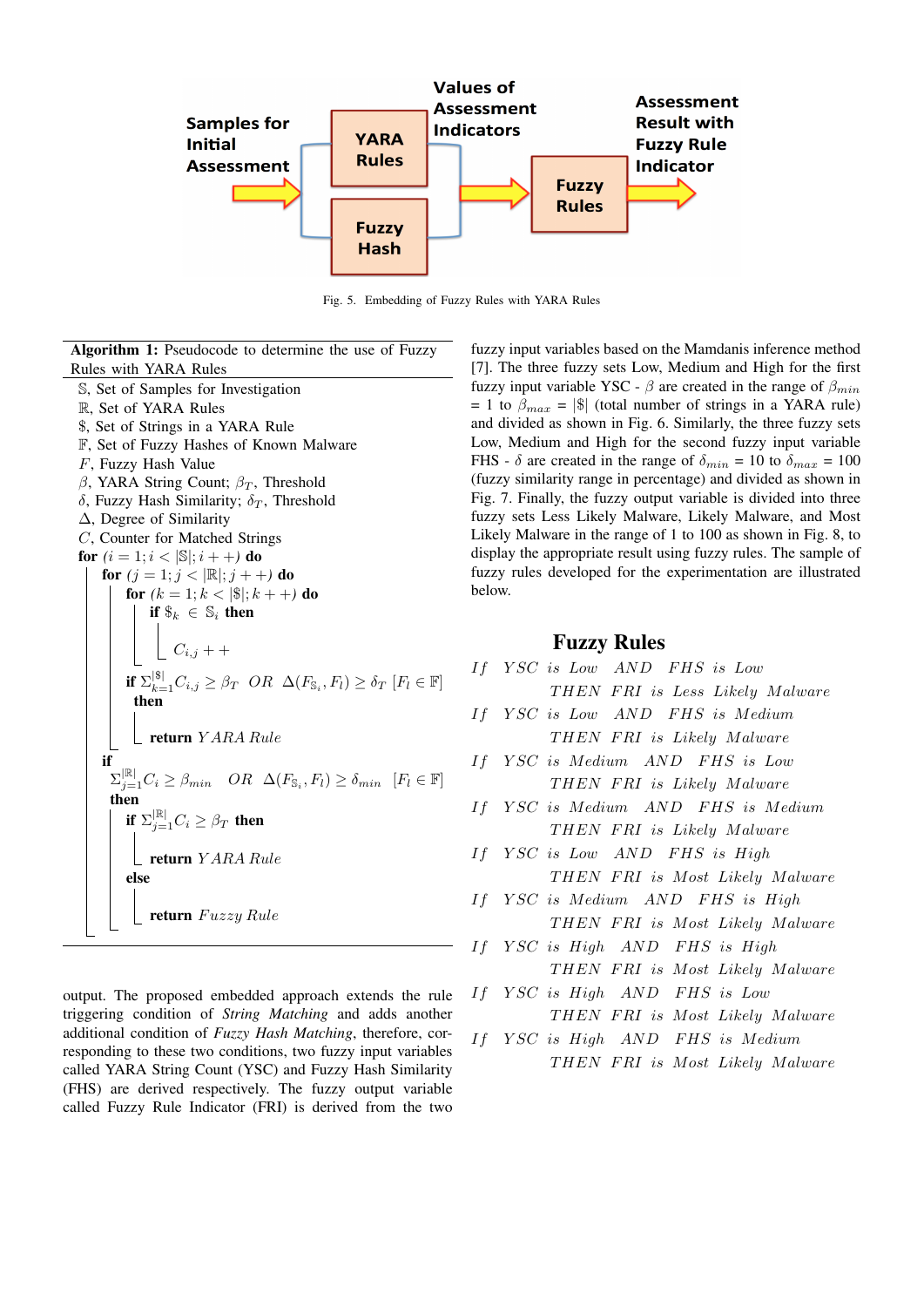

Fig. 6. Generic Fuzzy Input Variable - YARA String Count (YSC) and its Fuzzy Sets



Fig. 7. Generic Fuzzy Input Variable - Fuzzy Hash Similarity (FHS) and its Fuzzy Sets



Fig. 8. Generic Fuzzy Output Variable - Fuzzy Rule Indicator (FRI) and its Fuzzy Sets

# IV. EXPERIMENTAL ANALYSIS

#### *A. Malware Collection*

To test and analyse the proposed embedded approach, one of the most prevalent forms of malware, ransomware was selected. Numerous types of ransomware were created and used in cyberattacks, though, some ransomware categories were worthy of more focus due to their severity of attacks and financial loss. Based on primary research, four ransomware categories were targeted for this work WannaCry, Locky, Cerber and CryptoWall [19], [20], [21]. Thousands of malware samples were downloaded from the two sources *Hybrid Analysis* [22] and *Malshare* [23]. Later, these samples were verified for their credibility as numerous samples were just bogus samples. It was critical to select only credible samples of a specific category as a ground truth to test this proposed embedding method successfully. These samples were investigated based on the information available on *VirusTotal* [24]. To determine that every sample was indeed genuine malware or ransomware and belonged to a specific ransomware category, the criteria was set that it must be identified as malware by at least 40 or more detection engines on *VirusTotal*. To check the ransomware category of collected samples, their category from WannaCry, Locky, Cerber and CryptoWall was verified manually on the recognized detection engines on *VirusTotal*. This sample collection and verification process was very lengthy and time consuming. Eventually, 1000 ransomware samples were selected out of several thousand samples, and equally divided (250 samples each) into four ransomware categories WannaCry, Locky, Cerber and CryptoWall. The four different categories of ransomware were chosen to avoid any biasing in favour of one type of sample or pattern.

#### *B. Experiments*

Here three types of YARA rules are tested on the collected ransomware samples and their detection success rate are compared: Standard YARA Rules, Enhanced YARA Rules and Embedded YARA Rules.

*1) Standard YARA Rules:* In the first experiment, the standard YARA rules were generated for the four ransomware categories by using the *yarGen* tool [25], [26]. This *yarGen*

tool generates two types of rules simple rules and super rules, depending on malware types by utilising some intelligent techniques such as Fuzzy Regular Expressions, Naive Bayes Classifier and Gibberish Detector [26]. These generated standard YARA rules contained up to 20 Indicator of Compromise (IoC) strings based on their highest scores, which is the default setting of the *yarGen* tool. Later, the similarity detection rate of standard YARA rules was computed for all four ransomware categories as shown in Table I, which generated the overall malware analysis result of 62.2% (detection success rate) as shown in Fig. 9. However, there is a caveat here as these standard YARA rules were generated by *yarGen* with its default settings, it means different YARA tools may generate different rules which might produce different results. Furthermore, if the number of strings and attributes are increased or decreased then it may also change the analysis results.

*2) Enhanced YARA Rules:* In the second experiment, the standard YARA rules were modified and enhanced YARA rules were created utilising the fuzzy hashing method (SS-DEEP) [3], and their similarity detection rate was computed for all four ransomware categories as shown in Table I, which generated the overall malware analysis result of 67.1% (detection success rate) as shown in Fig. 9. This analysis result of enhanced YARA rules was a moderate improvement (4.9%) as compared to standard YARA rules, due to the fuzzy hashing detection mechanism, which attempts to find the structural similarity in an entire file, rather than only selected strings. This different detection mechanism was complementary to YARA rules without affecting its performance significantly. However, the analysis result of enhanced YARA rules was still not satisfactory and requires further improvement.

*3) Embedded YARA Rules:* In the third experiment, the standard YARA rules were modified and embedded YARA rules were created utilising a fuzzy hashing method (SS-DEEP) and made suitable for embedding with fuzzy rules. Subsequently, the similarity detection rate of embedded YARA rules with fuzzy rules was computed for all four ransomware categories as shown in Table I, which generated the overall malware analysis result of 73.5% (detection success rate) as shown in Fig. 9. This included the results based on the two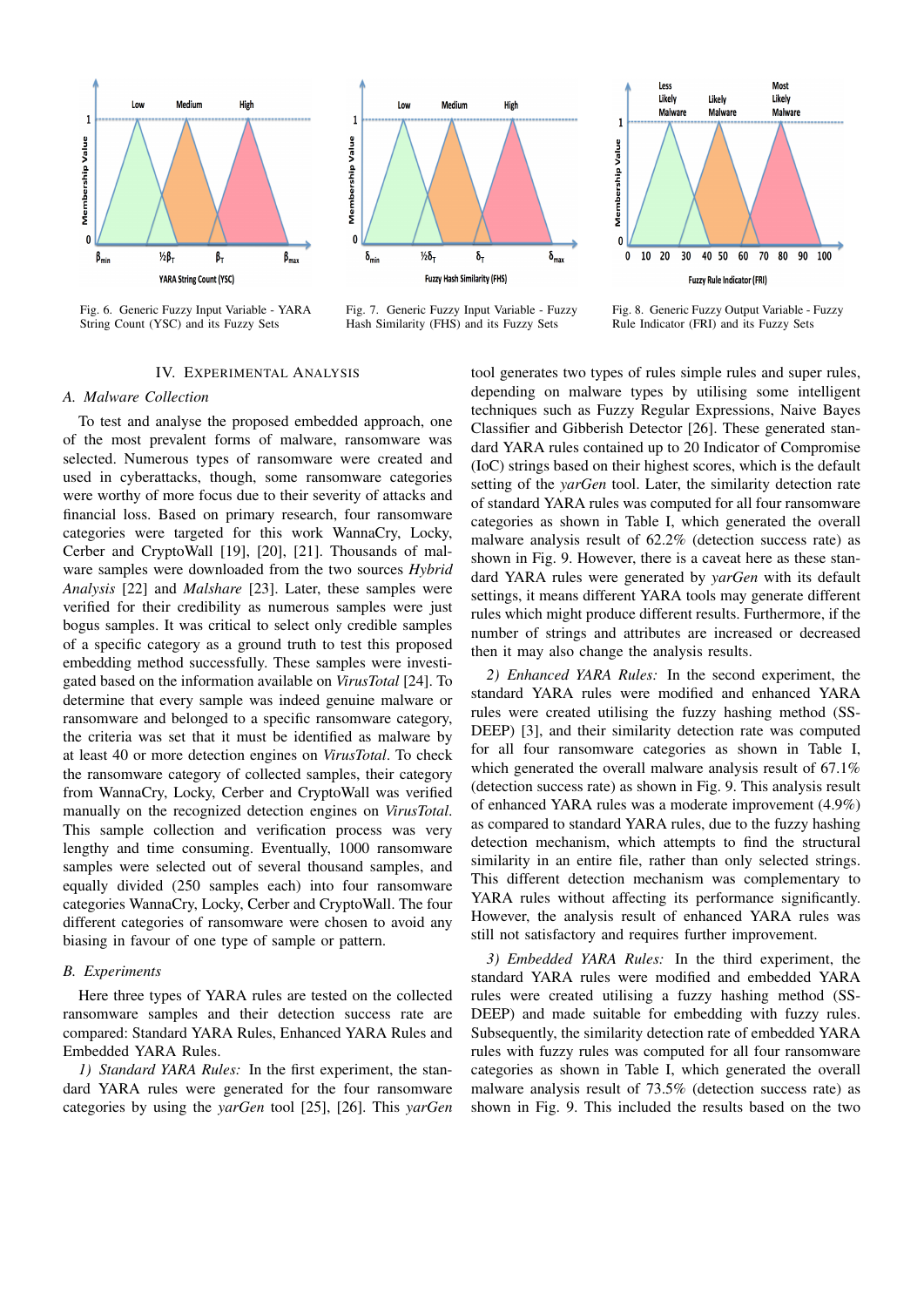fuzzy categories Likely Malware and Less Likely Malware, which were not possible using standard or enhanced YARA rules alone. This analysis result of embedded YARA rules was again a moderate improvement (6.4%) as compared to the enhanced YARA rules using only fuzzy hashing. However, the overall improvement in similarity detection rate was noteworthy (11.3%) as compared to the standard YARA rules. These three experimental results show that embedded YARA rules with fuzzy rules can produce slightly better results due to its capability to detect malware below the set threshold conditions in the standard YARA rules. Thus, this approach can optimise the performance of YARA rules, irrespective of how they are generated and does not require any additional rule optimisation process.

TABLE I COMPARISON OF SIMILARITY DETECTION RESULTS OF EMBEDDED YARA RULES WITH STANDARD YARA RULES AND ENHANCED YARA RULES FOR WANNACRY, LOCKY, CERBER AND CRYPTOWALL RANSOMWARE SAMPLES

| <b>Detection</b><br>Rate<br><b>Particular</b><br><b>Ransomware</b><br>Category                                                                                                                                                                       | Standard YARA<br>for   Rules* Similarity<br><b>Detection Rate</b> | <b>Enhanced YARA Embedded YARA</b><br>$Hash)$ Similarity<br><b>Detection Rate</b> | Rules (with Fuzzy   Rules (with Fuzzy<br>Hash and Fuzzy<br><b>Rules</b> ) Similarity<br><b>Detection Rate</b> |
|------------------------------------------------------------------------------------------------------------------------------------------------------------------------------------------------------------------------------------------------------|-------------------------------------------------------------------|-----------------------------------------------------------------------------------|---------------------------------------------------------------------------------------------------------------|
| WannaCry<br>Ransomware                                                                                                                                                                                                                               | 89.6%                                                             | 93.2%                                                                             | 95.2%                                                                                                         |
| Samples                                                                                                                                                                                                                                              |                                                                   |                                                                                   |                                                                                                               |
| Locky                                                                                                                                                                                                                                                | 54.4%                                                             | 59.6%                                                                             | 65.6%                                                                                                         |
| Ransomware                                                                                                                                                                                                                                           |                                                                   |                                                                                   |                                                                                                               |
| Samples                                                                                                                                                                                                                                              |                                                                   |                                                                                   |                                                                                                               |
| Cerber                                                                                                                                                                                                                                               | 77.2%                                                             | 77.2%                                                                             | 82.8%                                                                                                         |
| Ransomware                                                                                                                                                                                                                                           |                                                                   |                                                                                   |                                                                                                               |
| Samples                                                                                                                                                                                                                                              |                                                                   |                                                                                   |                                                                                                               |
| CryptoWall                                                                                                                                                                                                                                           | 27.6%                                                             | 38.4%                                                                             | 50.4%                                                                                                         |
| Ransomware                                                                                                                                                                                                                                           |                                                                   |                                                                                   |                                                                                                               |
| Samples                                                                                                                                                                                                                                              |                                                                   |                                                                                   |                                                                                                               |
| Standard YARA Rules*: These rules are generated by yarGen tool<br>utilising machine learning methods Fuzzy Regular Expressions, Naive<br>Bayes Classifier and Gibberish Detector, where simple rules contain up<br>to the 20 highest scored strings. |                                                                   |                                                                                   |                                                                                                               |

#### *C. Benefits of the Proposed Embedded Approach*

- Fuzzy rules can combine multiple parameters and their complex conditions to produce one approximated output.
- In addition to alerting samples as malware by YARA rules, fuzzy rules reveal the degree of similarity of malware (Less Likely Malware, Likely Malware, and Most Likely Malware).
- It can help security experts in analysing or classifying samples based on their fuzzy membership results to apply appropriate actions on specific groups without a further deep dive into the samples.
- Fuzzy hashing can complement YARA rules as it attempts to find structural similarity between the two files in their entirety, rather than focussing on specific strings which may not be found in the sample. Thus, it can still be triggered by fuzzy rules and labelled as possible malware.
- Another benefit of embedding approach is a possible indication of whether samples are unlikely to be malware,



Fig. 9. Overall Similarity Detection Rate of Standard YARA Rules, Enhanced YARA Rules (with Fuzzy Hash) and Embedded YARA Rules (with Fuzzy Hash and Fuzzy Rules)

if they are not flagged by both YARA rules and fuzzy hash.

#### V. CONCLUSION

This paper presented the principle of embedding fuzzy rules with YARA rules to optimise the performance of YARA rules during the execution phase, irrespective of how they are generated. The embedding of fuzzy rules permitted the alerting feature to YARA rules to trigger in the event of a "no result" being produced by YARA rules when used on their own. This proposed approach and corresponding fuzzy rules were developed utilising the two rule triggering conditions of *String Matching* and additionally the *Fuzzy Hash Matching* to demonstrate an initial concept of embedding. The experimental evaluation was based on the collected ransomware corpus consisting of four categories of ransomware WannaCry, Locky, Cerber and CryptoWall. The proposed embedded YARA rules were tested on the collected ransomware samples and its performance was compared against standard and enhanced YARA rules. Importantly, the similarity detection result of embedded YARA rules was compared against the similarity detection results of standard YARA and enhanced YARA rules. The embedded YARA rules produced improved similarity detection results as compared to standard YARA rules and enhanced YARA rules as it could encompass missing conditions of YARA rules and the degree of similarity of malware. This embedded approach is a flexible and adaptable approach and can be customised according to the specific requirement of the malware analysis. Nonetheless, this proposed approach requires more rigorous testing in terms of parameters, conditions, op-codes, large sample size and complexity to confirm its successful implementation in large-scale investigation projects.